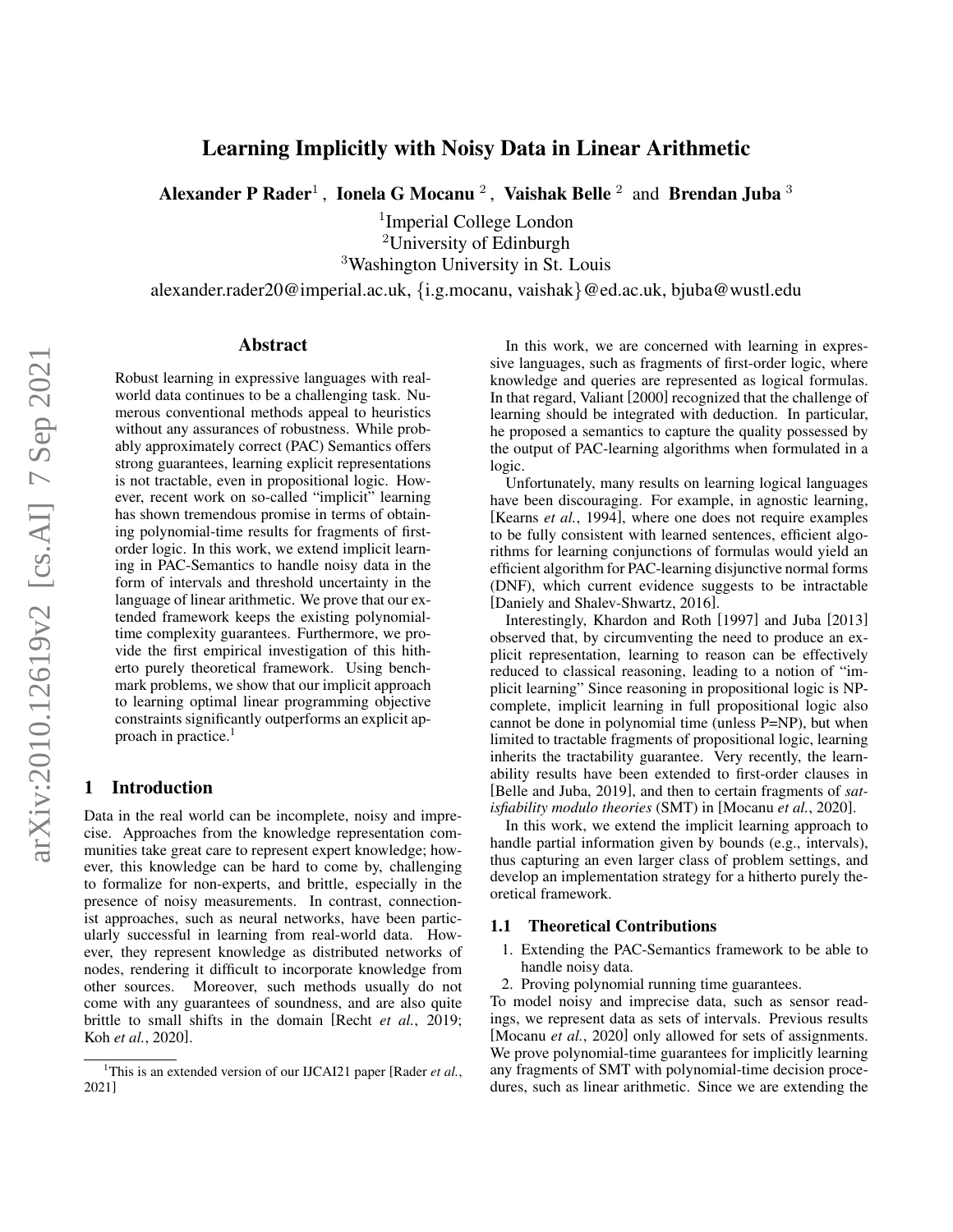PAC-Semantics framework, we are inheriting all of its useful features: e.g., these examples could be drawn an arbitrary distribution and are not required to be fully consistent with the learned example; nonetheless, we are able to give approximately correct answers with a tight guarantee.

#### 1.2 Empirical Contributions

- 1. Realising the first implementation of the PAC-Semantics framework.
- 2. Showing that implicit reasoning can be much faster and more noise-resistant than explicit methods for linear programs (LPs).

We test our implementation on benchmark LP problems, where the task is to find the optimum objective value subject to the constraints of the problem. We compare the running times with an alternative approach of first creating an explicit model using IncaLP [\[Schede](#page-7-10) *et al.*, 2019] and then finding the optimum objective value based on the model. Our results show significantly lower running times using the implicit approach, and this advantage becomes more pronounced as the models grow. We also demonstrate that, in the presence of noisy data, implicit learning returns a feasible, approximate solution to the true linear program, whereas IncaLP often fails to find any model at all.

## 2 Preliminaries

We will now briefly review concepts from logic, satisfiability, PAC-Semantics and the formal setup used in our work.

#### 2.1 Logic

*Satisfiability* (SAT) is the problem of deciding whether there exists an assignment of truth values (i.e., model) to variables (propositional symbols) such that a propositional logical formula is true. SMT is a generalization to SAT for deciding satisfiability for fragments and extensions of first-order logic with equality, for which specialized decision procedures have been developed. Deciding satisfiability for these logics is done with respect to some decidable background theory [\[Bar](#page-7-11)rett *et al.*[, 2009\]](#page-7-11). In this work, we are especially interested in the background theories of quantifier-free linear real arithmetic (QFLRA). The following formal exposition is adapted from [\[Barrett](#page-7-11) *et al.*, 2009]:

Syntax. We assume a logical signature consisting of a set of predicate symbols, and a set of functions, logical variables, and standard connectives  $(\wedge, \vee, \neg)$ . An atomic formula is one of the form: b (a propositional symbol),  $pred(t_1, ..., t_k), t_1 =$  $t_2, \perp$  (false),  $\top$  (true), where  $t_1, \ldots, t_k$  are the terms of the signature, in the standard logical interpretation. A literal  $l$  is an atomic formula or its negation  $\neg l$ . A ground expression is one where all the variables are replaced by constants and in general terms of the domain of discourse.

Semantics. Formulas are given a truth value from the set  $\{\perp, \perp\}$  by means of first-order models. A model  $\rho$  can be seen simply as an element of  $\Sigma<sup>n</sup>$ , which is the universe of the model in  $n$  dimensions. Throughout the paper we work with the signature of linear real arithmetic, with function symbols of the form  $\{0, 1, +, -, \leq, <, \geq, >, =, \neq\}$ , interpreted in the usual way over the reals.

#### 2.2 PAC-Semantics

PAC-Semantics was introduced by Valiant [\[2000\]](#page-7-3) to capture the quality possessed by knowledge learned from independently drawn examples from some unknown distribution D. The output produced using this approach does not express validity in the traditional (Tarskian) sense. Instead, the notion of *validity* is then defined as follows:

**Definition 1.** [ $(1 - \epsilon)$ -validity [\[Valiant, 2000\]](#page-7-3)] Given a joint distribution D over  $\Sigma^n$ , we say that a Boolean function f is  $(1 - \epsilon)$ -valid if Pr<sub> $\rho \in D[f(\rho) = 1] \ge 1 - \epsilon$ . If  $\epsilon = 0$ , we say</sub> that  $f$  is perfectly valid.

The reasoning problem of interest is deciding whether a query formula  $\alpha$  is  $(1 - \epsilon)$ -valid. Knowledge about the distribution D comes from the set of examples  $\rho$ , independently drawn from this distribution. Additional knowledge can come from a collection of axioms  $\Delta$ , known as the knowledge base (KB).

In implicit learning, the query  $\alpha$  is answered from examples directly, without creating an explicit model. This is done by means of entailment: we repeatedly ask whether  $\Delta \wedge \rho^{(k)} \models \alpha$  for examples  $\rho^{(k)} \in D$ . If at least  $(1 - \epsilon)$ of the examples entail  $\alpha$ , we accept. The more examples we use, the more accurate our estimate is and the more confident we can be in it. The concepts of accuracy and confidence are captured by the hyper-parameters  $\gamma, \delta \in (0, 1)$ , where  $\gamma$  represents the accuracy of the examples used and  $\delta$  captures the confidence of the example received. The number of examples needed will be determined from  $\delta$  and  $\gamma$ ; cf. Section [4](#page-2-0) for a precise formulation.

Reasoning from complete examples is trivial: Hoeffding's inequality [\[Hoeffding, 1963\]](#page-7-12) guarantees that with high probability, the proportion of times that the query formula evaluates to 'true' is a good estimate of the degree of validity of that formula. To capture the more interesting problem of learning from incomplete examples, previous works used the notion of a masking process developed by Michael [\[2010\]](#page-7-13). A masking process randomly replaces some of the values of variables in a formula with \* before passing the examples to the learning algorithm.

Definition 2. [Masking process [\[Michael, 2010\]](#page-7-13)] A *mask* is a function  $M : \Sigma^n \to {\{\Sigma \cup \{\ast\}}\}^n$ , with the property that for any  $\rho \in \Sigma^n$ ,  $M(\rho)$  is *consistent* with  $\rho$ , i.e., whenever  $M(\boldsymbol{\rho})_i \neq *$  then  $M(\boldsymbol{\rho})_i = \boldsymbol{\rho}_i$ . We refer to elements of the set (Σ ∪ {∗}) <sup>n</sup> as *partial assignments*. A *masking process* M is a mask-valued random variable. We denote the distribution over partial examples obtained by applying the masking process as  $M(D)$ .

Example 3. Assume a language with two real-valued variables x and y. Given a full assignment  $\rho$  :  $\{x = 4, y = 5\},\$ after applying a masking process on this assignment, we may obtain the partial assignment  $\rho$  :  $\{x = 4, y = *\}.$ 

In the above example,  $x$  is not masked, and thus remains consistent with  $\rho$ , while y gets masked. A partial model will be written using the regular font as  $\rho$  vs the bold font for a full model as  $\rho$ .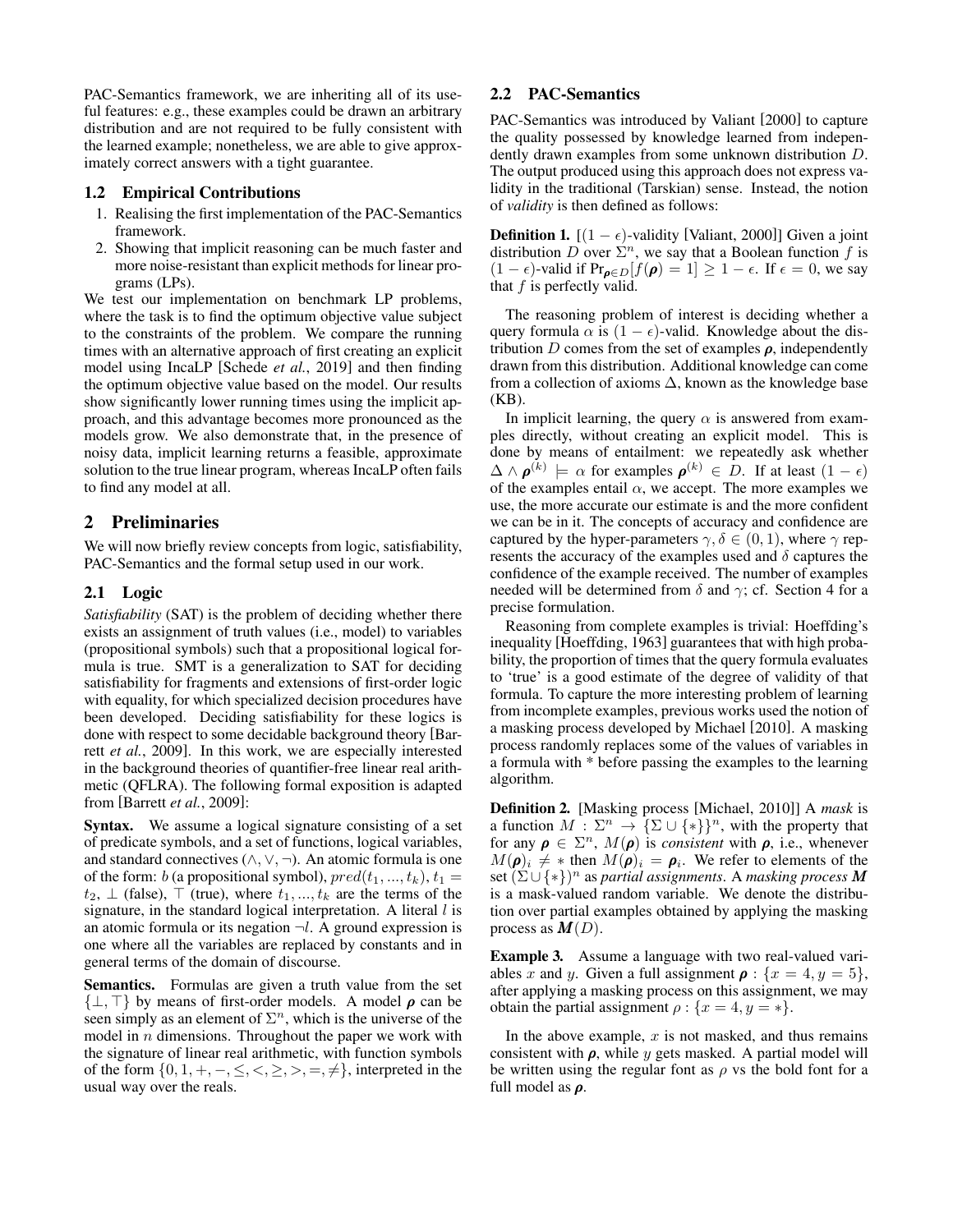<span id="page-2-1"></span>

Figure 1: High-level example of the framework

Work by [\[Mocanu](#page-7-9) *et al.*, 2020] showed that implicitly learning to reason can be done efficiently with partial assignments for standard fragments of arithmetic theories, which integrates a decision procedure to solve SMT formulas. They proposed a reduction from the learning to reason problem for a logic to any sound and complete solver for that fragment of logic. They showed that, as long as there is a sound and complete solver for a fragment of arithmetic, then reasoning under partial evaluation (denoted as  $|_0$ ) can be obtained.

Theorem 4.*[[\[Mocanu](#page-7-9)* et al.*, 2020]] Let* L *be a logical language such that for any*  $\alpha \in \mathcal{L}$  *and any partial assignment*  $\rho$ *for*  $\mathcal{L}, \alpha|_{\rho} \in \mathcal{L}$  also. Let A be a sound and complete proce*dure for deciding entailment for* L*. Suppose* ∆, α ∈ L*, and* ρ *is a partial assignment for*  $\mathcal{L}$ *. If*  $\Delta \models \alpha$ *, then*  $\Delta|_{\rho} \models \alpha|_{\rho}$ *.* 

They provide an algorithm (a less general version of DecidePAC as we discuss later) that enables implicit learning of fragments of SMT under partial assignments. We continue this line of work and present an extension of the assignments used in DecidePAC to sets of intervals.

#### 3 Use Case Example

Let us demonstrate the functionality of the extended PAC framework with a small example: Consider a smart fitness watch, which monitors the heart rate and blood oxygen levels of the wearer. It calculates the wearer's stress level using a formula:  $stress = hr - 5 \times (ox - 90)$ , where hr is the heart rate in beats per minute and  $\alpha x$  is the percentage of oxygen saturation in the blood.

As illustrated in Figure [1,](#page-2-1) this formula is encoded in the knowledge base of the system,  $\Delta$ , along with two chosen bounds for  $hr$  and  $ox$ . The bound for  $ox$  is set between 90% and 100%, as anything lower is unnatural and a sign of hypoxemia [\[Mayo Clinic, 2020\]](#page-7-14). Similarly, hr can be bounded by the values 40 and 200 [\[American Heart Association, 2020\]](#page-7-15).

The watch alerts the user if the stress level exceeds 50, which is encoded with the query  $\alpha$  : (stress  $> 50$ ). Depending on the values of the heart rate and oxygen within

| <b>Algorithm 1: DecidePAC</b>                                                     |
|-----------------------------------------------------------------------------------|
| <b>Input:</b> Procedure A, query $\alpha$ , validity $\epsilon \in (0, 1)$ , list |
| of partial intervals $\{\phi^{(1)}, , \phi^{(m)}\}$ , knowledge                   |
| base $\Delta$                                                                     |
| <b>Output:</b> Accept/Reject                                                      |
| begin                                                                             |
| $B \leftarrow [\epsilon \times m], \text{FAILED} \leftarrow 0.$                   |
| foreach $k$ in 1. m do                                                            |
| <b>if</b> $A(\alpha, \phi^{(k)}, \Delta)$ returns UNSAT <b>then</b>               |
| Increment FAILED.                                                                 |
| if $FAILED > B$ then return Reject;                                               |
| return Accept                                                                     |
|                                                                                   |

<span id="page-2-2"></span>the boundaries set in  $\Delta$ , the stress value might be below or above 50. Therefore, the explicit knowledge base alone cannot answer the query. However, the watch gets regular sensor readings in the form of intervals  $\phi^{(k)}$ , which it can use to answer the query. Since the watch might not be tight enough on the wrist, no guarantees can be made about all the sensor readings being complete. In this example, some values for oxygen are missing.

Using DecidePAC (cf. Algorithm [1\)](#page-2-2), the watch answers the query by means of entailment for each of the readings received and the knowledge base:  $\Delta \wedge \phi^{(m)} \models \alpha$ . It receives the readings  $\phi^{(1)}$ ,  $\phi^{(2)}$ ,  $\phi^{(3)}$ , out of which the first and third yield entailment, whereas the second does not (because  ${hr = 92, ox = 99}$  leads to  $stress = 47 < 50$ . The third set of intervals,  $\phi^{(3)}$ , triggers validity despite missing data, as the stress level is above 50 for any possible values of  $\alpha x$ . Our validity parameter  $\epsilon = 0.4$  allows the algorithm to return acceptance with  $(1 - \epsilon)$  validity of the query after seeing two out of three positive readings.

### <span id="page-2-0"></span>4 Extending the Learning Model

In this section, we extend the framework to deal with intervals as opposed to assignments and prove that polynomial-time guarantees are preserved. We refer to a masking process in the context of intervals  $\phi$  as a blurring process, as introduced below<sup>[2](#page-2-3)</sup>:

Definition 5. [Blurring process] Given a full assignment  $\rho^{(k)} = {\rho_1, \ldots, \rho_n}$ , a *blurring* function is defined as B :  $\sum^n \to \{\Sigma \cup \{-\infty, +\infty\}\}^{2n}$ , which produces a set of intervals  $\phi^{(k)}$  consistent with the assignment  $\rho^{(k)}$ , i.e., with the property that for each  $\rho_i$ ,  $B(\rho)_{2i-1} \leq \rho_i \leq B(\rho)_{2i}$ , where  $B(\pmb{\rho})_{2i-1}$  is a random value from  $(-\infty, \pmb{\rho}_i]$  marking the lower bound of the interval and  $B(\rho)_{2i}$  is a random value from  $[\rho_i, \infty)$  marking the upper bound. We refer to elements of the resulting set as *partial intervals*, where a full assignment is bound by the lower and upper bound. A *blurring process* B is a blur-valued random variable (i.e. a random function). We denote the distribution over intervals obtained by applying the blurring process as  $\mathbf{B}(D)$ .

<span id="page-2-3"></span><sup>&</sup>lt;sup>2</sup>We use superscript to represent the index of the assignment, and subscript to represent the index of the variable in each assignment.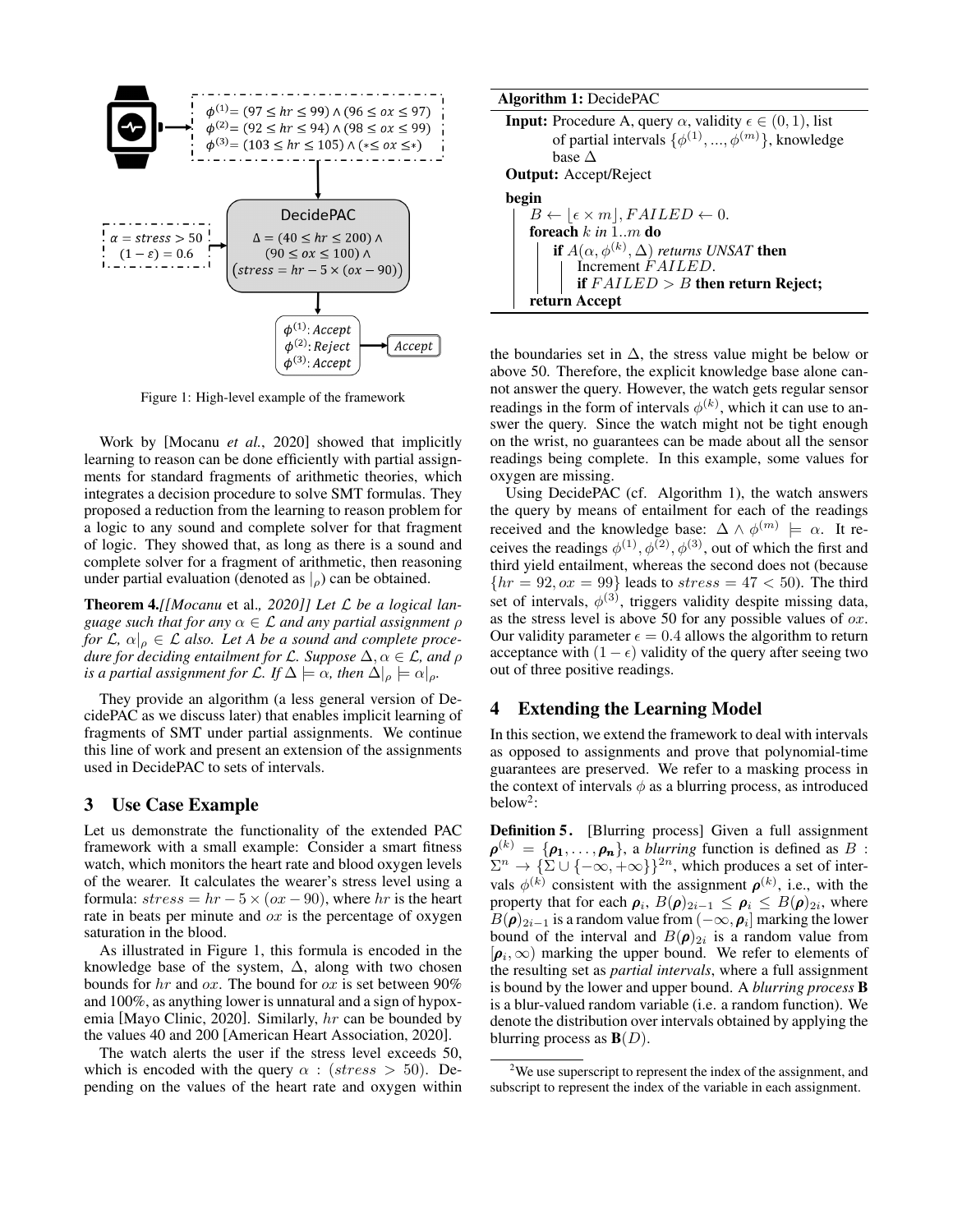The blurring function essentially offers a generalization of the masking process in order to model uncertainty about complete assignments. For each interval, we draw one lower and one upper bound, hence the endpoints of the  $n<sup>th</sup>$  interval occupy indices  $2n - 1$  and  $2n$ . Using the blurring process, we allow observations to be not only (i) unknown (masked) but also (ii) uncertain, and this degree of uncertainty is given by the width of the interval in which the real value lies.

**Example 6.** Given a full assignment  $\rho$  :  $\{x = 4, y = 5\}$ , after applying a blurring process on this assignment, we may obtain the intervals set  $\phi : \{(1 \leq x), (x \leq 6), (-\infty \leq$  $y), (y \leq \infty)$ .

In the above example, the value of  $x$  has increased in uncertainty, in the sense that we have a small range of possible values. The value of y has been extended on both sides to  $\infty$ and denotes complete uncertainty (equivalent to the effect of a masking process). In other words, the relaxation of a fixed value/assignment to the interval directly corresponds to the uncertainty about the value.

The output of a blurring process is a list of partial intervals. In order to integrate these observations in a decision procedure, i.e., entailment, they require an additional transformation into logical formulas:

**Definition 7.** [Grounding  $\downarrow$ ] Given a partial interval  $\phi^{(k)}$  =  $\{\phi_1, ..., \phi_{2n}\}\$ , we define  $\phi^{(k)} \downarrow$  as the ground formula corresponding to the set of intervals and represented as a set of constraints, i.e.,  $\phi^{(k)} \downarrow = \phi_1 \wedge ... \wedge \phi_{2n}$ .

In the evaluation procedure, we define a formula to be witnessed to evaluate to *true* given partial intervals as follows:

**Definition 8.** [Witnessed formulas] A formula  $\varphi$  is witnessed true under partial intervals  $\phi$  if  $(\phi \downarrow) \models \varphi$ , i.e.  $\varphi$  is true under every assignment possible under  $\phi$ .

In [\[Mocanu](#page-7-9) *et al.*, 2020], it was shown that, if  $\Delta \models \alpha$ , then  $\Delta|_{\rho} \models \alpha|_{\rho}$ , where  $\rho$  is a partial assignment. The key difference in our work is that instead of partial assignments, we use partial intervals. However, since partial intervals are well defined formulas of QFLRA, this property directly extends to our case and the proof is analogous to [\[Mocanu](#page-7-9) *et al.*, 2020].

**Proposition 9.** For the language of QFLRA, let A be a sound and complete decision procedure. If  $\Delta \models \alpha$ , then  $\Delta|_{\phi} \models \alpha|_{\phi}$ . Equivalently, if  $A(\Delta, \alpha)$ , then  $A(\Delta|_{\phi}, \alpha|_{\phi})$  iff  $A(\Delta \wedge \phi \downarrow, \alpha).$ 

We can now prove that implicit learning remains possible. with our extended framework and that existing polynomialtime guarantees from the assignment setting are preserved:

<span id="page-3-0"></span>Theorem 10. *[Implicit learning] Let* ∆ *be a conjunction of constraints representing the knowledge base and* α *an input* query. We draw at random  $m = \frac{1}{2\gamma^2} ln \frac{1}{\delta}$  sets of intervals  $\{\phi^{(1)}, \phi^{(2)}, ..., \phi^{(m)}\}$  *from*  $\mathbf{B}(D)$  *for the distribution* D and *a blurring process* B*. Suppose that we have a decision procedure* A. Then with probability  $1 - \delta$ :

• *If*  $(\Delta \Rightarrow \alpha)$  *is not*  $(1 - \epsilon - \gamma)$  *- valid with respect to the distribution* D*, the DecidePAC algorithm returns Reject; and*

• *If there exists some KB I such that*  $\Delta \wedge I \models \alpha$  *and I is witnessed true with probability at least*  $(1 - \epsilon + \gamma)$  *on* B(D)*, then DecidePAC returns Accept.*

*Moreover, if* A *runs in polynomial-time (in the number of variables, size of the query, and size of the knowledge base), so does DecidePAC.*

Proof. Consider a sound and complete decision procedure A for the language domain aforementioned and the reasoning problem of deciding  $\Delta \models \alpha$ . By definition of soundness and completeness,  $\Delta \models \alpha$  if and only if  $A(\Delta \land \neg \alpha)$  = UNSAT. Suppose we receive observations about the world as sets of blurred intervals  $\phi$  and we wish to decide entailment of the aforementioned problem with respect to these blurred observations, hence calculate  $A(\Delta|_{\phi} \wedge \neg \alpha|_{\phi}) =$  UNSAT. This holds iff  $A(\Delta \wedge \phi \downarrow \wedge \neg \alpha)$  = UNSAT, iff  $A(\Delta \wedge I \wedge \phi \downarrow \wedge \neg \alpha)$  = UNSAT for any KB I that is witnessed true under  $\phi$ . Now the argument becomes analogous to Juba [\[2013\]](#page-7-7): if  $\Delta \Rightarrow \alpha$  is unsatisfied on a point drawn from  $D$ , it is not entailed by the blurred example from  $B(D)$  either, so FAILED increments when such points are drawn, and does not increment when a suitable  $I$  is witnessed true. By Hoeffding's inequality, the returned value satisfies the given conditions with probability  $1 - \delta$  for m examples. The decision procedure will return UNSAT in polynomial time  $T(n)$  depending on the size of the knowledge base and query. Every iteration costs the time for checking feasibility which is bounded by the time complexity of the decision procedure used for deciding satisfiability. The total number of iterations is  $m = \frac{1}{2\gamma^2} \log \frac{1}{\delta}$ , corresponding to the number of samples drawn, which gives us the total time bound of  $O(T(n) \cdot \frac{1}{\gamma^2} \log \frac{1}{\delta})$ .

With this theorem, we have extended the previous result to deal with the more complex setting of threshold uncertainty, which is a much more realistic learning model. In QFLRA, the decision procedure is polynomial-time [\[Barrett](#page-7-11) *et al.*[, 2009\]](#page-7-11) and blurred examples have the natural interpretation of being imprecise measurements. However, Theorem [10](#page-3-0) is in principle applicable to any decidable fragment of SMT. Interpreting blurred examples for other domains (e.g., as noisy observations in the form of disjunctions of partial models) is certainly interesting, but will be left as a direction for the future.

Like the previous PAC-Semantics results, implicit learning is geared for answering queries, and has been primarily a theoretical framework. In contrast, conventional methods, although not always offering learnability guarantees, provide an explicit model, making it harder to compare with the above framework and study the trade-offs. The next section shows how this is now possible.

## 5 Applying PAC-Semantics to Optimisation

The goal in optimisation problems is to find an optimal objective value given constraints. We propose Algorithm [2,](#page-4-0) OptimisePAC, which solves optimisation problems using Decide-PAC. This allows us to compare our framework to other more traditional methods, since optimisation problems are widely studied. In particular, we will use OptimisePAC in our empirical analysis for the case of LPs. The correctness and running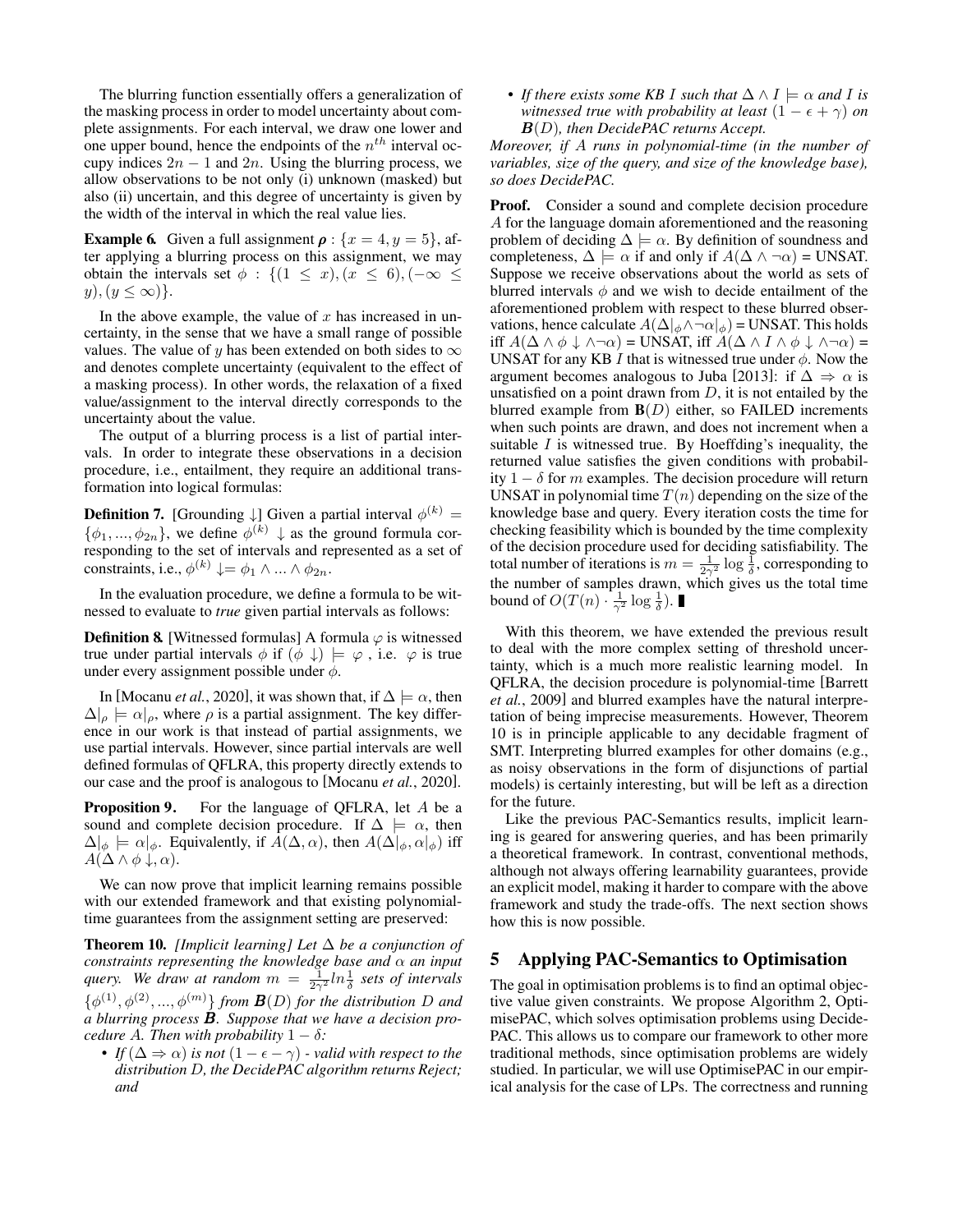Algorithm 2: OptimisePAC **Input:** Procedure A, preference function  $f$ , validity  $\epsilon \in (0, 1)$ , accuracy  $a \in \mathbb{Z}^+$ , list of intervals  $\phi = {\phi}^{(1)}, \phi^{(2)}, ..., \phi^{(m)}$ }, goal  $\in \{$ "max",  $\cdot$ <sup>n</sup>min<sup>5</sup>} **Output:** estimated optimal value w.r.t.  $f$ begin if *goal* = "min" then  $f \leftarrow -f$ ; if *DecidePAC(A,*  $0 \geq f, \epsilon, \phi$ *)* accepts then if *DecidePAC(A, -1 > f,*  $\epsilon$ *,*  $\phi$ *) rejects* then  $l \leftarrow -1, u \leftarrow 0$ else  $b \leftarrow -2$ **while**  $DecidePAC(A, b \geq f, \epsilon, \phi)$  accepts do  $\hphantom{b} \mid \hphantom{b} b \leftarrow b \times 2$  $l \leftarrow b, u \leftarrow b/2$ else if *DecidePAC(A,*  $1 \geq f, \epsilon, \phi$ ) *accepts* then  $l \leftarrow 0, u \leftarrow 1$ else  $b \leftarrow 2$ while *DecidePAC(A, b*  $\geq f, \epsilon, \phi$ ) rejects **do**  $b \leftarrow b \times 2$  $l \leftarrow b/2, u \leftarrow b$ for a *iterations* do if *DecidePAC(A,*  $(l + u)/2 \ge f, \epsilon, \phi$ ) accepts then  $|u \leftarrow (l+u)/2$ else  $l \leftarrow (l+u)/2$ if  $\textit{goal} = "min"$  then return  $-l$  else return  $l$ ;

<span id="page-4-0"></span>time are as follows:

**Theorem 11.** Let  $\Delta$  be a conjunction of constraints repre*senting the knowledge base and as input preference function* f. We draw at random  $m = O(\frac{1}{\gamma^2} \log \frac{1}{\delta})$  partial intervals  $\phi^{(1)},...,\phi^{(m)}$  from  $\mathbf{B}(D)$  for a distribution  $D$  and a blurring *process* B*. Suppose that we have a decision procedure A running in time* T(n)*. Then, the OptimisePAC algorithm will return* a *significant bits of a value* v ∗ *that is attainable on* I ∧∆ *for all KBs I that are witnessed with probability*  $1-\epsilon+\gamma$ *, and* such that for the value  $u^*$  obtained by incrementing the  $a^{th}$ *bit,*  $\Delta \Rightarrow (f \leq u^*)$  *is*  $(1 - \epsilon - \gamma)$ -valid (resp.,  $f \geq u^*$  with the  $a^{th}$  bit decreased if minimising) in time  $O(T(n) \cdot m \cdot a)$ .

**Proof.** OptimisePAC first finds the approximate bounds of the optimal value by doubling the bound each iteration and running DecidePAC. If a lower bound  $b/2$  and an upper bound b are found, it runs binary search to find the optimal value to the desired precision. If the decision procedure runs in time  $T(n)$ , the total running time stated in the theorem follows.

To prove correctness, we will use a theorem due to Talagrand [\[1994\]](#page-7-16) (Theorem 4.9 of [\[Anthony and Bartlett, 1999\]](#page-7-17)):

Theorem 12. *[[\[Anthony and Bartlett, 1999,](#page-7-17) Theorem 4.9]] There are positive constants*  $c_1$ ,  $c_2$ ,  $c_3$  *such that the following holds. Suppose that* F *is a set of functions defined on the* *domain* X *and that* F *has a finite VC dimension d. Let*  $\gamma \in$  $(0, 1)$  and  $m \in \mathbb{Z}^+$ . Then the probability that the empirical *mean of any*  $f \in F$  *on*  $m$  *examples differs from its expectation* by more than  $\gamma$  is at most  $c_1 c_2^d e^{-c_3 \gamma^2 m}$ .

Thus, for  $m \ge \frac{c_3}{\gamma^2} (d \ln c_2 + \ln \frac{c_1}{\delta})$ , the bound is at most  $\delta$ . Recall, the VC dimension is the size of the largest set of points that can be given all labels by a class ("shattered"). Consider a fixed class of Boolean functions on the blurred samples, which is parameterized by the objective value bounds b. This function outputs the value 1 whenever  $\Delta \wedge \phi \wedge (f(x) \leq b)$  returns UNSAT, and 0 otherwise. We will show that this class has VC-dimension at most 1.

We will show that for any two blurred examples  $\phi_1$ and  $\phi_2$ , it is not possible to get all the labellings  $\{(1, 1), (1, 0), (0, 1), (0, 0)\}\$  by varying b. Suppose there is some  $b^*$  for which  $\phi_1$  gives the label 1 and  $\phi_2$  gives 0, meaning that for  $\phi_1$  the bound  $f \leq b^*$  does not hold and for  $\phi_2$  it does. Since  $f \leq b^*$  holds for  $\phi_2$ , then for any  $b > b^*$ , the decision procedure will return 0 for  $\phi_2$ . On the other hand, the bound  $f \leq b^*$  will not hold for  $\phi_1$  for all values  $b < b^*$ . Thus, in either direction, one of the labels for one of the two remains the same. So, it is not possible to get all possible labellings of  $\phi_1$  and  $\phi_2$  and so the VC-dimension is  $\leq 1$ .

Therefore, by Talagrand's bound, given  $m$  examples, with probability  $1-\delta$ , DecidePAC answers correctly for all queries made by OptimisePAC. In particular, we note that the algorithm maintains the invariant that  $l$  is the largest value for which  $l \geq f$  was rejected by DecidePAC. Since it was not accepted, we see that for any  $I$  that is witnessed with probability  $\geq 1 - \epsilon + \gamma$ , there must exist some x satisfying  $I \wedge \Delta$  with  $f(x) > l$  (resp.,  $f(x) < l$  if minimising). Since DecidePAC does not reject with  $u, \Delta \Rightarrow f(x) \le u$  is  $(1 - \epsilon - \gamma)$ -valid, where u and l only differ by the value of the  $a^{th}$  most significant bit. Thus  $l$  is as needed.

## 6 Empirical Analysis

Implicit learning in PAC-Semantics has been described rigorously on a theoretical level. However, to the best of our knowledge, the framework has never been analysed in practice. In this section, we present the first implementation of the PAC-Semantics framework.<sup>[3](#page-4-1)</sup> We will use it to empirically study the differences between an implicit and explicit approach for LP problems. LP is an optimisation technique for a linear objective function. The problem consists of an optimisation function  $f(\vec{x})$ , where  $\vec{x} \in \mathbb{R}^n$ , and feasibility region expressed as the set of constraints  $A \cdot \vec{x} \leq b$ . We chose LPs as the domain, as they can be represented in QFLRA, and are thus polynomial-time. It also allows us to directly evaluate our framework using existing benchmarks. We will analyse the following four points: running time, accuracy of objective value estimates, noise and outlier resistance.

#### 6.1 Implementation Setup

The implementation is written in Python and uses the Z3 Theorem Solver [\[de Moura and Bjørner, 2008\]](#page-7-18) for SMT queries.

<span id="page-4-1"></span><sup>&</sup>lt;sup>3</sup>The code can be found at

<https://github.com/APRader/pac-smt-arithmetic>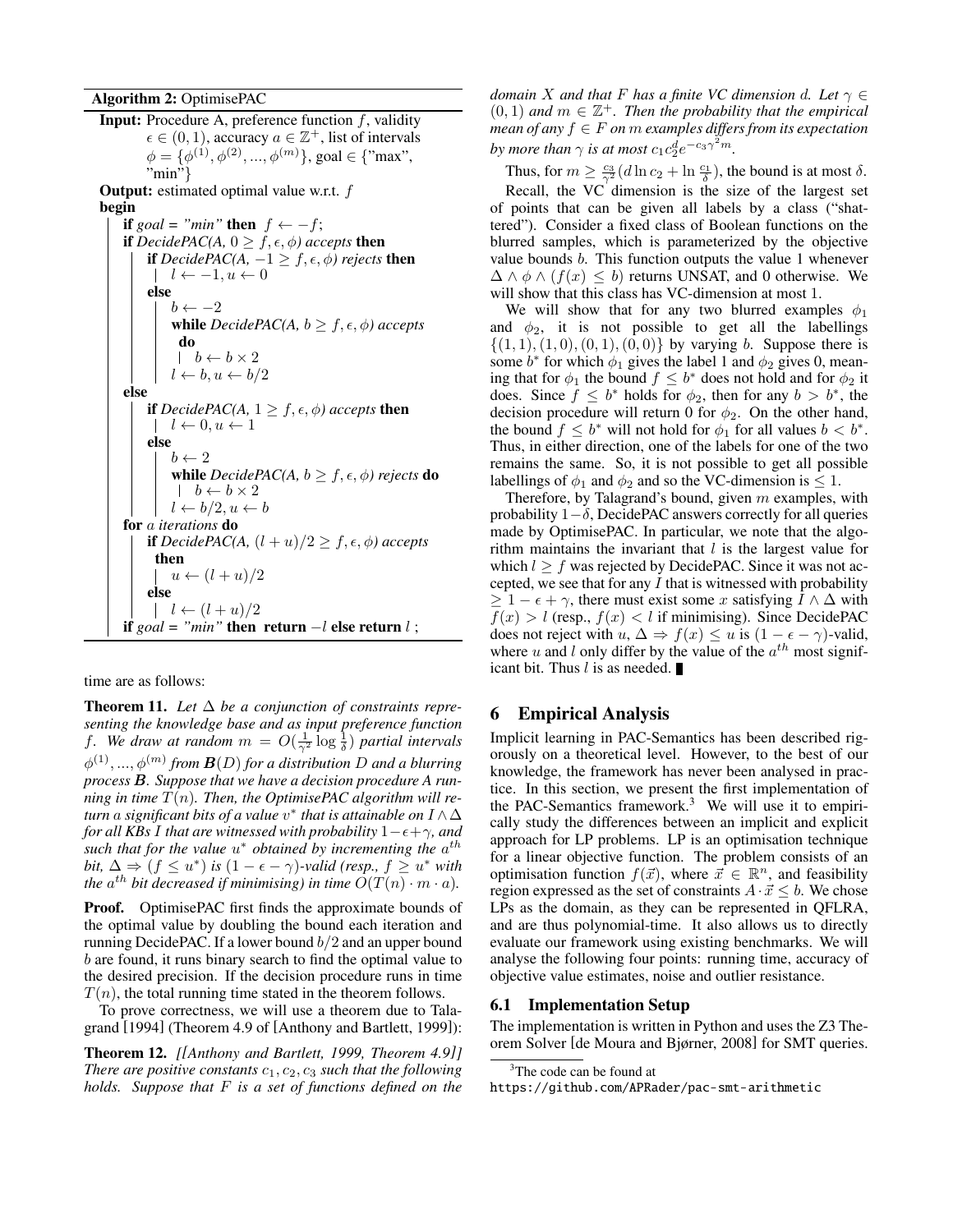<span id="page-5-0"></span>

Figure 2: Comparing running times and objective value estimates for *simplexn*. Here, *n* is the number of dimensions, *distance from true f* is the absolute difference between the true and the estimated objective value.

The explicit solver we compare it to is IncaLP(SMT), an algorithm that learns linear arithmetic SMT formulas from data [\[Schede](#page-7-10) *et al.*, 2019]. In this paper, we refer to IncaLP(SMT) simply as IncaLP.

We use the following benchmark LP problems for our analysis: simplexn, cuben, pollution and police [\[Hillier and](#page-7-19) [Lieberman, 1995\]](#page-7-19). All these problems consist of a set of hard constraints, which define the feasible region or the boundaries of the shape and a set of soft constraints in the form of a linear objective function, which can be either maximised or minimised. The goal is to find the optimum objective value within the hard constraints. For example, the feasible region in *simplexn* is an intersection of  $\frac{1}{2}n(n-1)$  uniform triangular prisms and the objective function for *pollution* represents the amount of pollution and has to be minimised.

The implicit PAC approach and the explicit IncaLP approach differ in how they reach this goal: in the PAC model, we directly compute the optimal objective value from positive examples using OptimisePAC. In contrast, the IncaLP approach first creates an SMT model from positive and negative examples. Using standard MaxSMT techniques, we can then find the optimal objective value within the model.

We ran tests on all four problems. For each test, we had 20 independent runs on increasing sample sizes from 50 to 500 and increasing dimensions from 2 to 4, if applicable. We used 50% positive and 50% negative samples. A timeout of 30 minutes was set for each run. To ensure reproducibility, we ran each test with the seed 1613 (a numerical encoding of "PAC"). The hardware we used was an Intel Core i7-6700 3.40GHz, with 16 GB of RAM running Ubuntu 20.04.

As for parameter settings, we chose the SelectDT heuristic for the IncaLP approach, as it is the most appropriate according to their paper. We also ran our experiments using the same initial configurations as their released code. We set the accuracy for OptimisePAC to 60, which is the number of times our intervals are divided by 2. The reason being that we can match the accuracy of double precision floating-point values, which is about  $2^{-53}$ .

#### 6.2 Results

On the theoretical front, one of the advantages of implicit learning is argued to be efficiency, since you can skip the step of creating an explicit model. As shown in Figure [2,](#page-5-0) this effect is significant in practice for linear programs. PAC is able to get similarly good objective value estimates at significantly lower running times for *simplexn*. The larger the sample size and the higher the dimensionality, the bigger the gap between running times. (For all of our graphs, the sample standard deviation is shown.)

With the extension we introduced in this paper, PAC can now handle noisy data using intervals. If we add Gaussian noise with a standard deviation  $\sigma$  to each data point, we can represent it using intervals of width  $4 \log d \cdot \sigma$ , where d is the dimensionality. This interval covers about 95% of the density, which is why we set a validity of 95% for DecidePAC. The noise and intervals were capped at the domain boundaries. We adjusted the noise to the dimensionality, meaning that for a noise value of *n*, the std of the Gaussian  $\sigma = \frac{n}{\sqrt{d}}$ . We also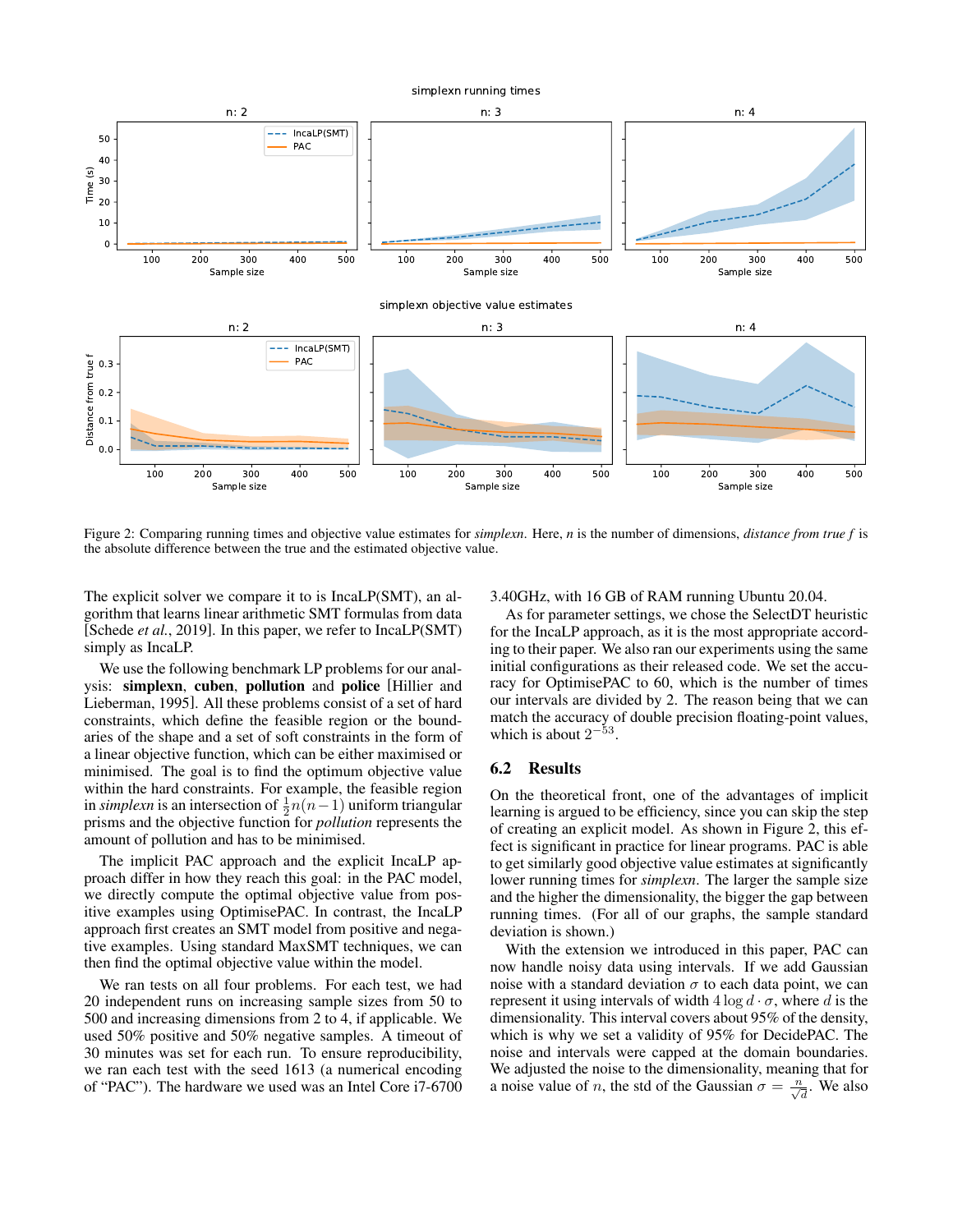pollution objective value estimates

<span id="page-6-0"></span>

Figure 3: Objective values for *pollution*. True minimum: 32.15. IncaLP failed to find a model 30, 71 and 82 out of 120 times respectively.

tested robustness against outliers. For our purposes, an outlier is a point within the domain with a wrong label.

Figure [3](#page-6-0) shows how PAC compares to IncaLP. In cases where IncaLP does find a model, it gives an estimate that is closer to the true objective value in noisy cases. However, it failed to find a model 25%, 59% and 68% of the time for a noise of 0.1, 0.25 and outliers of 0.01, respectively. Moreover, the PAC estimate is pessimistic on purpose. This results in values farther away from the optimum but ensures that they are reachable. PAC always finds feasible objective values, while IncaLP undershoots the minimum for *pollution* almost always.

It is also worth noting these results do not mean that IncaLP, on the whole, is inferior to our PAC implementation. IncaLP creates a model, while PAC answers queries implicitly. For some problems, such as objective value optimisation, it is possible to skip the model making process. As we have shown, doing that comes with advantages in speed and noise resistance. However, in some contexts, having an explicit model is desirable, in which case the implicit learning paradigm might be harder to work with. Put simply, OptimisePAC is not a replacement for IncaLP.

## 7 Related Work

We identify two threads of related research. On the theoretical side, the problem of dealing with missing information in learning settings was recognized early on in the literature. For example, to analyze how incomplete data affects predictions, [\[Schuurmans and Greiner, 1994\]](#page-7-20) look at various ways of altering the input data, according to a product distribution or via masking. In [\[Kearns and Schapire, 2001\]](#page-7-21), a framework is proposed that uses incomplete observations to predict a hypothesis function and never output a *"don't know"* answer. These and related approaches, however, focus on a discrete model and do not cover continuous-valued domains. There is, of course, also a large body of work on techniques like imputation, but these are far afield from our goals.

Conceptually, it is perhaps also interesting to contrast this line of work with *inductive logic programming* (ILP) [\[Mug](#page-7-22)[gleton and de Raedt, 1994\]](#page-7-22): the latter searches for a hypothesis  $H$  that is consistent with the examples by appealing to entailment. Like IncaLP, it does not, however, seek to analyze the degree to which the resulting formulas capture an unknown, ground-truth process that produced the examples. For more discussions on how implicit learning via the PAC-Semantics differs from such hypothesis generation methodologies, including probabilistic structure learning schemes, see [\[Juba, 2013;](#page-7-7) [Belle and Juba, 2019\]](#page-7-8).

On the empirical side, many methods for inducing linear constraints from data use greedy or approximate learning schemes, e.g., [\[Kantchelian](#page-7-23) *et al.*, 2014]. To overcome the problems of overfitting, local optima or noise-robustness, approaches like syntax-guided learning [Alur *et al.*[, 2013\]](#page-7-24) have been proposed, in which the learning problem is reduced to an optimisation problem. See [\[Schede](#page-7-10) *et al.*, 2019] for a comprehensive discussion. Similar to IncaLP, work by [\[Pawlak](#page-7-25) [and Krawiec, 2017\]](#page-7-25) proposes an approach of approximating the set of constraints from feasible and infeasible examples, which focuses on mixed integer linear programs, but without any theoretical guarantees.

## 8 Conclusion

In this work, we proposed a general framework for learning implicitly in linear arithmetic from noisy examples. By then considering a novel optimisation variant, we were able to empirically compare and outperform an explicit approach in terms of running time and resistance to noise and outliers for LP problems. A natural direction for the future is to consider whether this implementation strategy extends to other classes of formulas in first-order logic and/or SMT. In particular, it is worth conducting empirical investigations into polynomial-time fragments of SMT other than LPs.

## Acknowledgements

We would like to thank our reviewers for their helpful suggestions. Alexander Rader conducted this work while at the University of Edinburgh. Ionela Georgiana Mocanu was supported by the Engineering and Physical Sciences Research Council (EPSRC) Centre for Doctoral Training in Pervasive Parallelism (grant EP/L01503X/1) at the University of Edinburgh, School of Informatics. Vaishak Belle was supported by a Royal Society University Research Fellowship. Brendan Juba was supported by NSF/Amazon award IIS-1939677.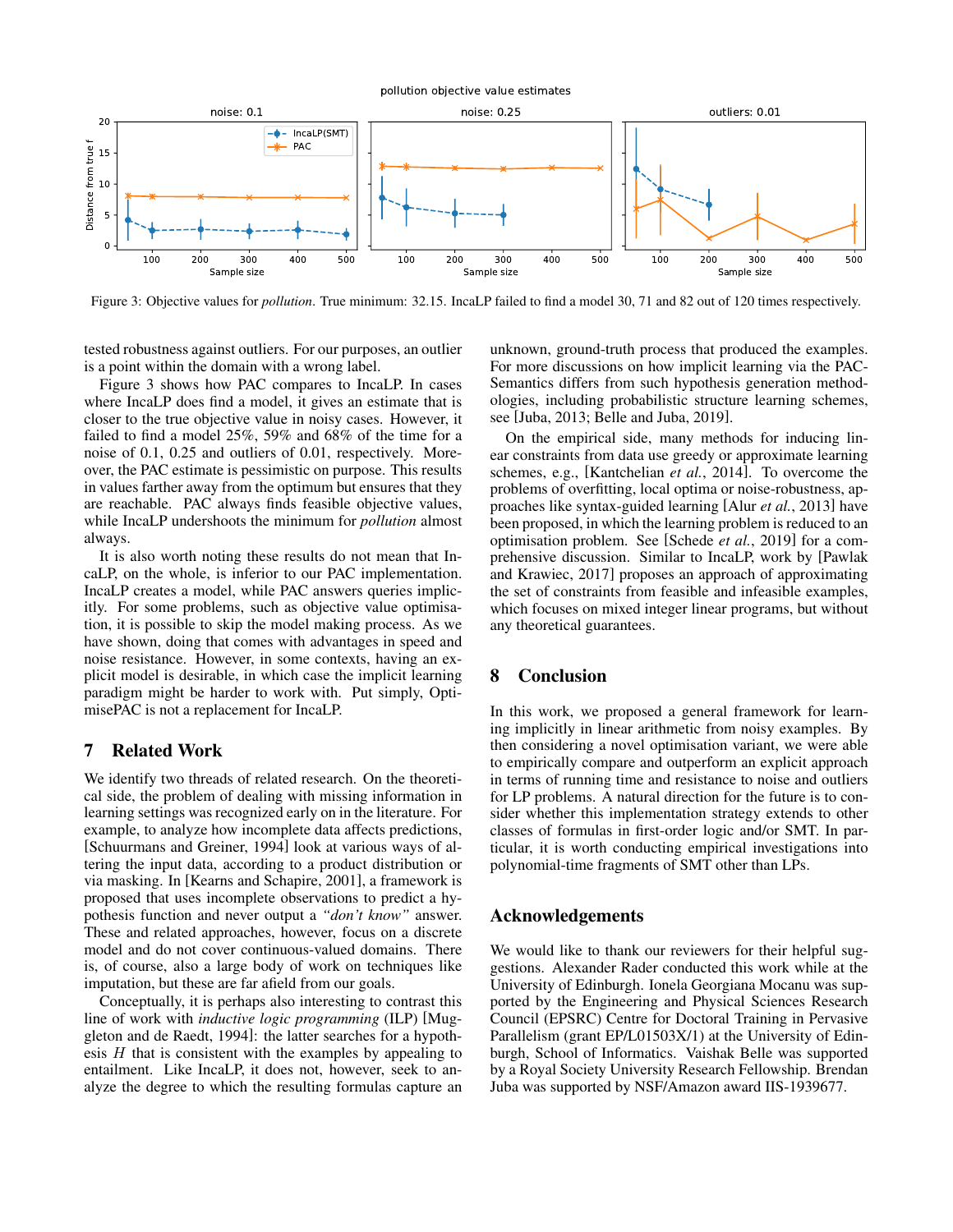## References

- <span id="page-7-24"></span>[Alur *et al.*, 2013] Rajeev Alur, Rastislav Bodik, Garvit Juniwal, Milo Martin, Mukund Raghothaman, Sanjit Seshia, Rishabh Singh, Armando Solar-Lezama, Emina Torlak, and Abhishek Udupa. Syntax-guided synthesis. In *2013 Formal Methods in Computer-Aided Design, FM-CAD 2013*, pages 1–17, 10 2013.
- <span id="page-7-15"></span>[American Heart Association, 2020] American Heart Association. Know your target heart rates for exercise, losing weight and health. [https://www.heart.org/en/](https://www.heart.org/en/healthy-living/fitness/fitness-basics/target-heart-rates) [healthy-living/fitness/fitness-basics/target-heart-rates,](https://www.heart.org/en/healthy-living/fitness/fitness-basics/target-heart-rates) 2020. Accessed: 2021-05-25.
- <span id="page-7-17"></span>[Anthony and Bartlett, 1999] Martin Anthony and Peter L. Bartlett. *Neural Network Learning: Theoretical Foundations*. Cambridge University Press, USA, 1st edition, 1999.
- <span id="page-7-11"></span>[Barrett *et al.*, 2009] Clark Barrett, Roberto Sebastiani, Sanjit A. Seshia, and Cesare Tinelli. *Satisfiability modulo theories*, volume 185 of *Frontiers in Artificial Intelligence and Applications*, pages 825–885. IOS Press, 1 edition, 2009.
- <span id="page-7-8"></span>[Belle and Juba, 2019] Vaishak Belle and Brendan Juba. Implicitly learning to reason in first-order logic. In *NeurIPS*, 2019.
- <span id="page-7-5"></span>[Daniely and Shalev-Shwartz, 2016] Amit Daniely and Shai Shalev-Shwartz. Complexity theoretic limitations on learning dnf's. In *COLT*, pages 815–830, 2016.
- <span id="page-7-18"></span>[de Moura and Bjørner, 2008] Leonardo de Moura and Nikolaj Bjørner. Z3: An efficient smt solver. In C. R. Ramakrishnan and Jakob Rehof, editors, *Tools and Algorithms for the Construction and Analysis of Systems*, pages 337–340, Berlin, Heidelberg, 2008. Springer Berlin Heidelberg.
- <span id="page-7-19"></span>[Hillier and Lieberman, 1995] Frederick S. Hillier and Gerald J. Lieberman. *Introduction to Mathematical Programming*. McGraw-Hill, 1995.
- <span id="page-7-12"></span>[Hoeffding, 1963] Wassily Hoeffding. Probability inequalities for sums of bounded random variables. *Journal of the American Statistical Association*, 58(301):13–30, 1963.
- <span id="page-7-7"></span>[Juba, 2013] Brendan Juba. Implicit learning of common sense for reasoning. In *IJCAI*, pages 939–946, 2013.
- <span id="page-7-23"></span>[Kantchelian *et al.*, 2014] Alex Kantchelian, Michael C Tschantz, Ling Huang, Peter L Bartlett, Anthony D Joseph, and J Doug Tygar. Large-margin convex polytope machine. In *Advances in Neural Information Processing Systems*, pages 3248–3256, 2014.
- <span id="page-7-21"></span>[Kearns and Schapire, 2001] Michael Kearns and Robert Schapire. Efficient distribution-free learning of probabilistic concepts. *Journal of Computer and System Sciences*, 48:464–497, 03 2001.
- <span id="page-7-4"></span>[Kearns *et al.*, 1994] Michael J Kearns, Robert E Schapire, and Linda M Sellie. Toward efficient agnostic learning. *Machine Learning*, 17(2-3):115–141, 1994.
- <span id="page-7-6"></span>[Khardon and Roth, 1997] Roni Khardon and Dan Roth. Learning to reason. *J. ACM*, 44(5):697–725, 1997.
- <span id="page-7-1"></span>[Koh *et al.*, 2020] Pang Wei Koh, Shiori Sagawa, Henrik Marklund, Sang Michael Xie, Marvin Zhang, Akshay Balsubramani, Weihua Hu, Michihiro Yasunaga, Richard Lanas Phillips, Irena Gao, et al. Wilds: A benchmark of in-the-wild distribution shifts. *arXiv preprint arXiv:2012.07421*, 2020.
- <span id="page-7-14"></span>[Mayo Clinic, 2020] Mayo Clinic. Hypoxemia (low blood oxygen). [https://www.mayoclinic.org/symptoms/](https://www.mayoclinic.org/symptoms/hypoxemia/basics/definition/sym-20050930) [hypoxemia/basics/definition/sym-20050930,](https://www.mayoclinic.org/symptoms/hypoxemia/basics/definition/sym-20050930) 2020. Accessed: 2021-05-25.
- <span id="page-7-13"></span>[Michael, 2010] Loizos Michael. Partial observability and learnability. *Artificial Intelligence*, 174(11):639–669, 2010.
- <span id="page-7-9"></span>[Mocanu *et al.*, 2020] Ionela Mocanu, Vaishak Belle, and Brendan Juba. Polynomial-time implicit learnability in smt. In *Proceedings to the 24th European Conference on Artificial Intelligence (ECAI 2020)*, 1 2020.
- <span id="page-7-22"></span>[Muggleton and de Raedt, 1994] Stephen Muggleton and Luc de Raedt. Inductive logic programming: Theory and methods. *The Journal of Logic Programming*, 19-20:629–679, 1994.
- <span id="page-7-25"></span>[Pawlak and Krawiec, 2017] Tomasz Pawlak and Krzysztof Krawiec. Automatic synthesis of constraints from examples using mixed integer linear programming. *European Journal of Operational Research*, 261, 02 2017.
- <span id="page-7-2"></span>[Rader *et al.*, 2021] Alexander Rader, Ionela G Mocanu, Vaishak Belle, and Brendan Juba. Learning implicitly with noisy data in linear arithmetic. In Zhi-Hua Zhou, editor, *Proceedings of the Thirtieth International Joint Conference on Artificial Intelligence, IJCAI-21*, pages 1410– 1417. International Joint Conferences on Artificial Intelligence Organization, 8 2021. Main Track.
- <span id="page-7-0"></span>[Recht *et al.*, 2019] Benjamin Recht, Rebecca Roelofs, Ludwig Schmidt, and Vaishaal Shankar. Do ImageNet classifiers generalize to ImageNet? In Kamalika Chaudhuri and Ruslan Salakhutdinov, editors, *Proceedings of the 36th International Conference on Machine Learning*, volume 97 of *Proceedings of Machine Learning Research*, pages 5389–5400. PMLR, 09–15 Jun 2019.
- <span id="page-7-10"></span>[Schede *et al.*, 2019] Elias A. Schede, Samuel Kolb, and Stefano Teso. Learning linear programs from data. In *2019 IEEE 31st International Conference on Tools with Artificial Intelligence (ICTAI)*, pages 1019–1026, 2019.
- <span id="page-7-20"></span>[Schuurmans and Greiner, 1994] Dale Schuurmans and Russell Greiner. Learning default concepts. In *In Proceedings of the Tenth Canadian Conference on Artificial Intelligence (CSCSI-94*, pages 519–523, 1994.
- <span id="page-7-16"></span>[Talagrand, 1994] Michel Talagrand. Sharper bounds for gaussian and empirical processes. *The Annals of Probability*, 22(1):28–76, 1994.
- <span id="page-7-3"></span>[Valiant, 2000] Leslie G. Valiant. Robust logics. *Artificial Intelligence*, 117(2):231–253, 2000.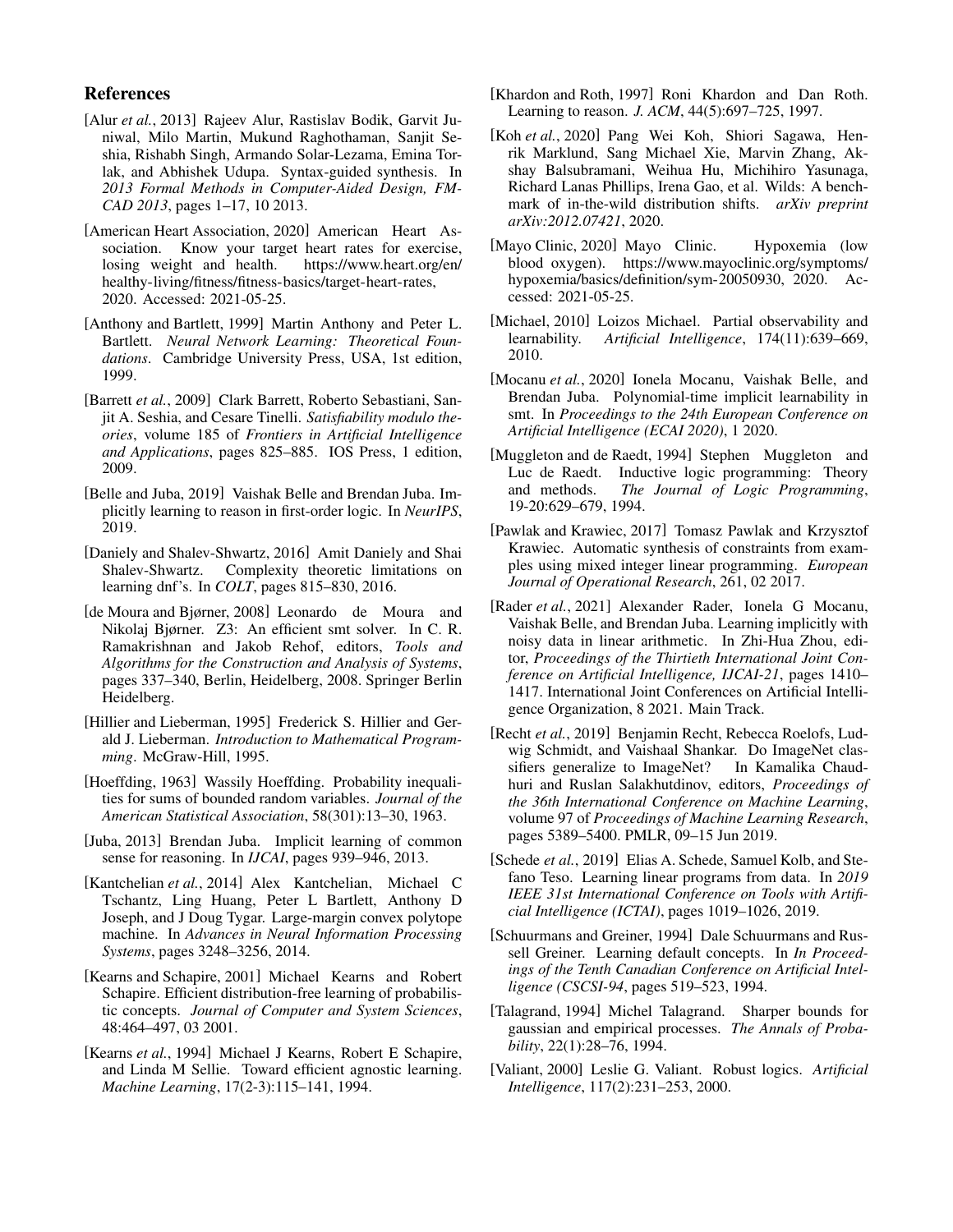## A Experimental setup

All experiments can be run from the command line using the file incalp comparison.py. It uses the following structure:

```
✞ ☎
python3 incalp_comparison .py problem [
                  optional commands]
\overline{\phantom{a}} \overline{\phantom{a}} \overline{\phantom{a}} \overline{\phantom{a}} \overline{\phantom{a}} \overline{\phantom{a}} \overline{\phantom{a}} \overline{\phantom{a}} \overline{\phantom{a}} \overline{\phantom{a}} \overline{\phantom{a}} \overline{\phantom{a}} \overline{\phantom{a}} \overline{\phantom{a}} \overline{\phantom{a}} \overline{\phantom{a}} \overline{\phantom{a}} \overline{\phantom{a}} \overline{\
```
where problem is either simplexn, cuben, pollution or police.

### A.1 Optional commands

- -s, --seed: The seed for the random number generator.
- -n, --noise: Add Gaussian noise to samples with given standard deviation, normalised by number of dimensions.
- -o, --outliers: Ratio of outliers, between 0 and 1.
- -t, --timeout: Timeout for IncaLP in seconds. Only works for Unix-based systems.
- -v, --verbose: Turn on verbose mode.

### A.2 Additional information

All the necessary functions from IncaLP are in the folder incalp. The IncaLP source code was taken from [https:](https://github.com/samuelkolb/incal/releases) [//github.com/samuelkolb/incal/releases.](https://github.com/samuelkolb/incal/releases) In addition, the following Python packages need to be installed: PySMT, matplotlib, numpy, scikit-learn, z3-solver.

As for parameter settings, we chose the SelectDT heuristic for the IncaLP approach, as it is the most appropriate according to their paper. We also ran our experiments using the same initial configurations as their released code. We set the accuracy for OptimisePAC to 60, which is the number of times our intervals are divided by 2. The reason being that we can match the accuracy of double precision floating-point values, which is about  $2^{-53}$ .

## A.3 Reproducing our results

For every experiment, we set the seed to 1613, a numerical encoding of the word "PAC". The sample sizes are always [50, 100, 200, 300, 400, 500] and the number of runs is 20. To be as accurate as possible, we ran all experiments that we put in the paper without a timeout. We used the following commands:

```
✞ ☎
python3 incalp_comparison .py simplexn --seed
    1613
python3 incalp_comparison .py pollution --seed
     1613 --noise 0.1
python3 incalp_comparison .py pollution --seed
     1613 --noise 0.25
python3 incalp_comparison .py pollution --seed
     1613 --outliers 0.01
\begin{pmatrix} 1 & 1 & 1 \\ 1 & 1 & 1 \\ 1 & 1 & 1 \end{pmatrix}
```
Using the same command will result in the same samples and objective value estimates, since we set the seed. However, your running times might differ from ours, since you might be using different hardware and other processes on the machine can also affect the running time.

To be able to test a wide range of examples, we set a timeout of 1800 seconds (30 minutes) for the rest of the experiments. This is because the running times for IncaLP vary widely. For example, one run in police with 300 samples and 0.01 outliers took less than 12 minutes before finding a model, while the next ran for over 5 hours and did not find a model anyway. The commands for these test are below:

```
✞ ☎
python3 incalp_comparison .py simplexn --seed
    1613 --timeout 1800 --noise 0.1
python3 incalp_comparison .py simplexn --seed
    1613 --timeout 1800 --noise 0.25
python3 incalp_comparison .py simplexn --seed
    1613 --timeout 1800 --outliers 0.01
python3 incalp_comparison .py cuben --seed
    1613 --timeout 1800
python3 incalp_comparison .py cuben --seed
    1613 --timeout 1800 --noise 0.1
python3 incalp_comparison .py cuben --seed
    1613 --timeout 1800 --noise 0.25
python3 incalp_comparison .py cuben --seed
    1613 --timeout 1800 --outliers 0.01
python3 incalp_comparison .py pollution --seed
     1613 --timeout 1800
python3 incalp_comparison .py police --seed
    1613 --timeout 1800
python3 incalp_comparison .py police --seed
    1613 --timeout 1800 --noise 0.1
python3 incalp_comparison .py police --seed
    1613 --timeout 1800 --noise 0.25
python3 incalp_comparison .py police --seed
    1613 --timeout 1800 --outliers 0.01
✝ ✆
```
Note that the timeout means that results cease to be exactly reproducible. A run might time out on a slower machine, but finish running on a faster one. Nevertheless, the results will, on average, be very similar.

## B Results

Here we show all the graphs that result from the commands listed above. Note that the following hold:

- The true minimum objective value for pollution is about 32.15 and for police it is 3.37.
- The objective functions for simplexn and cuben are randomly generated and vary for each run. They are a linear combination of all variables with coefficients and a constant, each varying from -1 to 1. Thus, the true objective value f is bounded by  $-(d+1)$  ≤  $f$  ≤  $d+1$ , where  $d$  is the number of dimensions. The goal is to maximise that value.
- For a noise parameter n, the standard deviation  $\sigma$  of the Gaussian noise is adjusted by the dimensionality:  $\sigma =$  $\frac{n}{\sqrt{d}}$ .
- Simplexn and cuben have dimensions ranging from 2 to 4. Pollution has 6 dimensions and police has 5.

Detailed results for each experiment can be found in their respective logs, which are located in the output folder.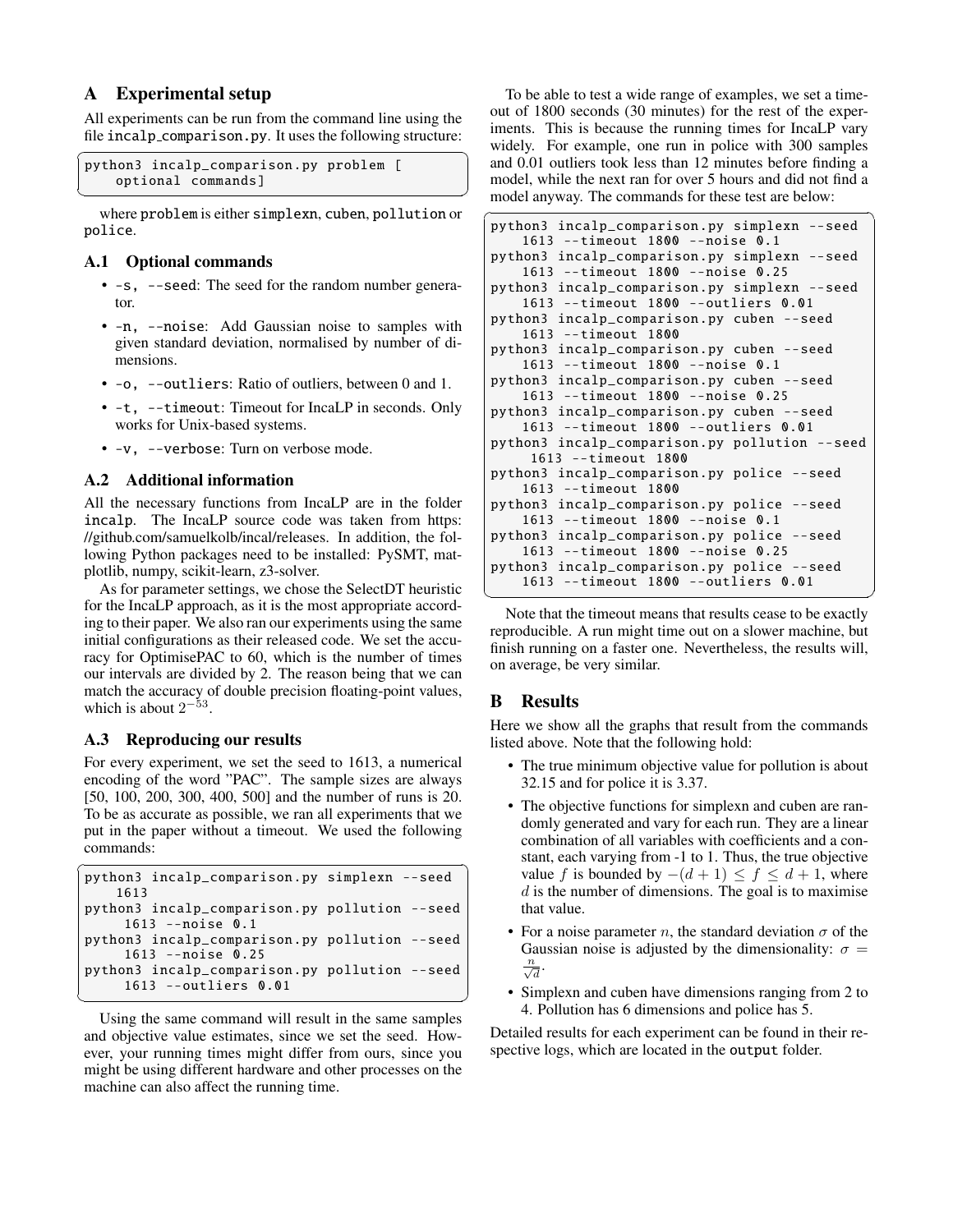

Figure 4: IncaLP always found a model.



Figure 5: IncaLP failed to find a model 73% of the time.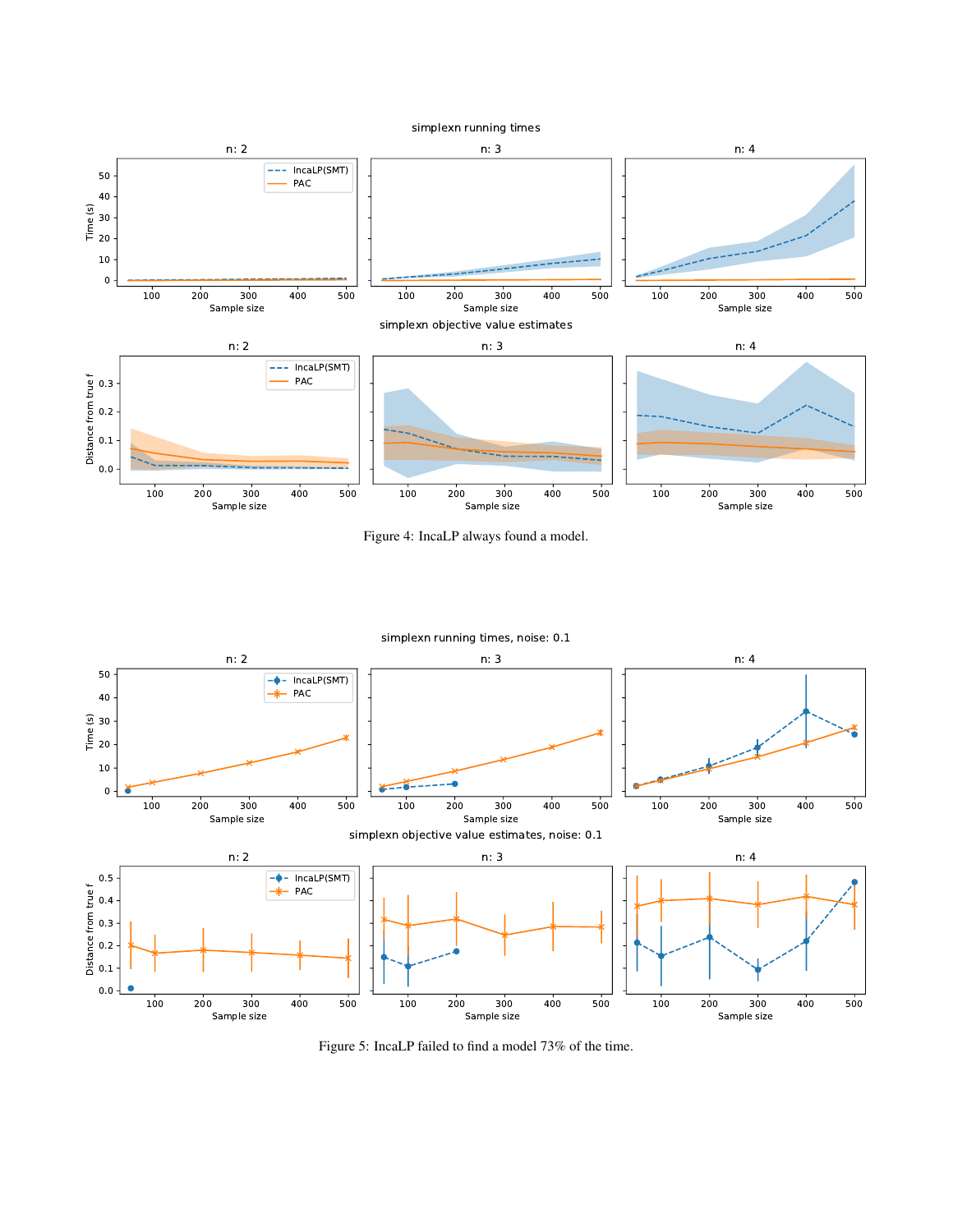

Figure 6: IncaLP failed to find a model 89% of the time.



Figure 7: IncaLP failed to find a model 86% of the time.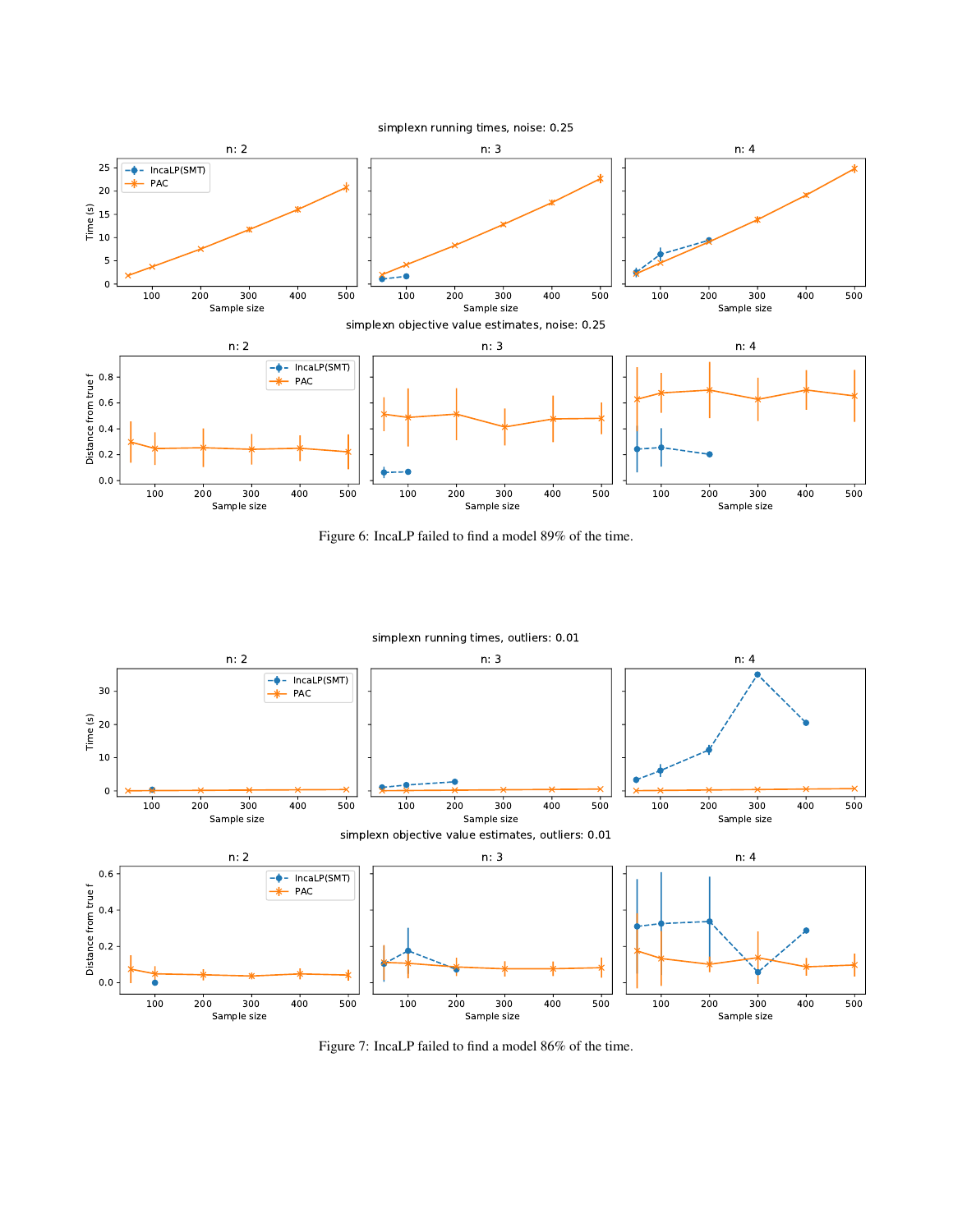

Figure 8: IncaLP always found a model.



Figure 9: IncaLP failed to find a model 75% of the time.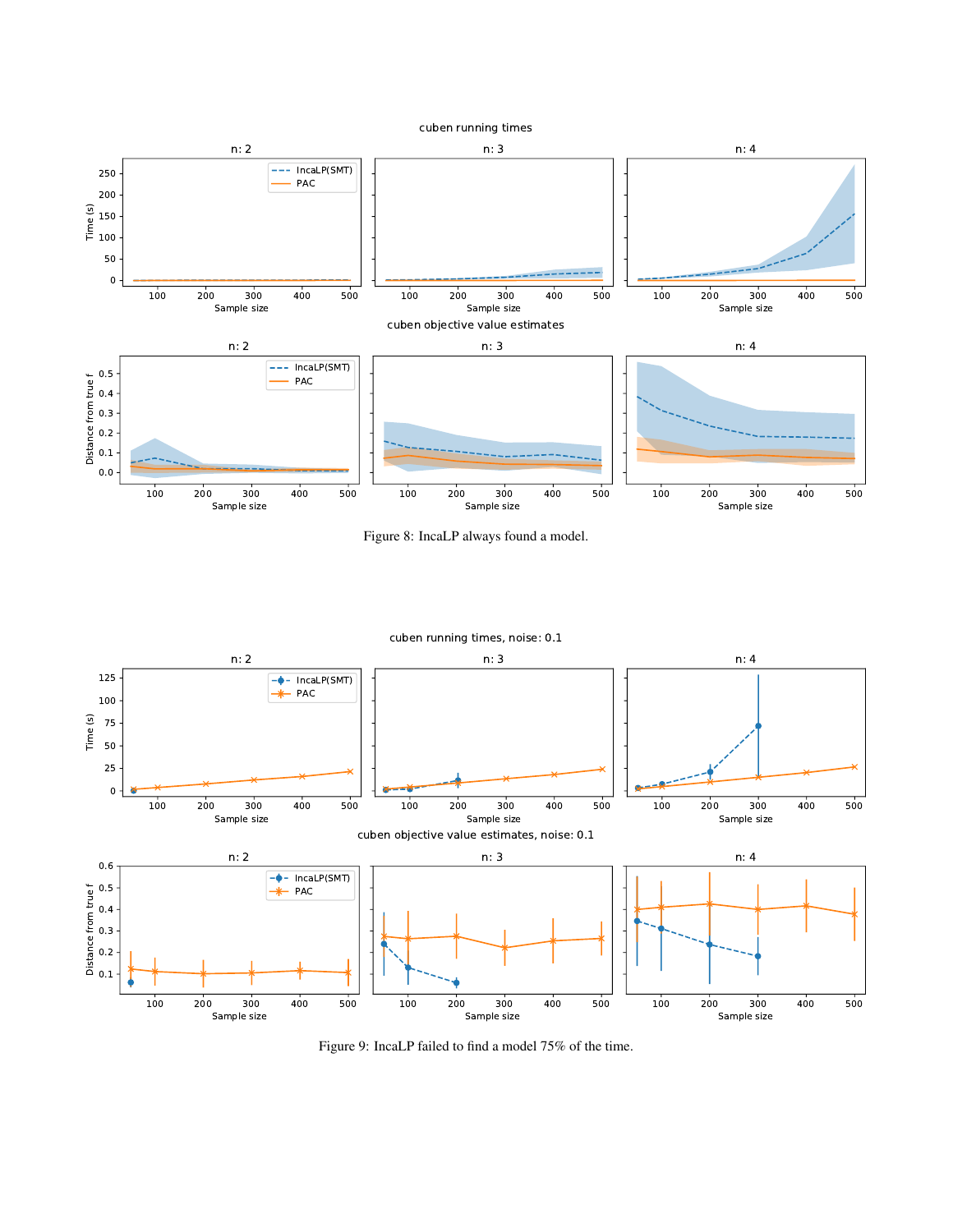

Figure 10: IncaLP failed to find a model 93% of the time.



Figure 11: IncaLP failed to find a model 83% of the time.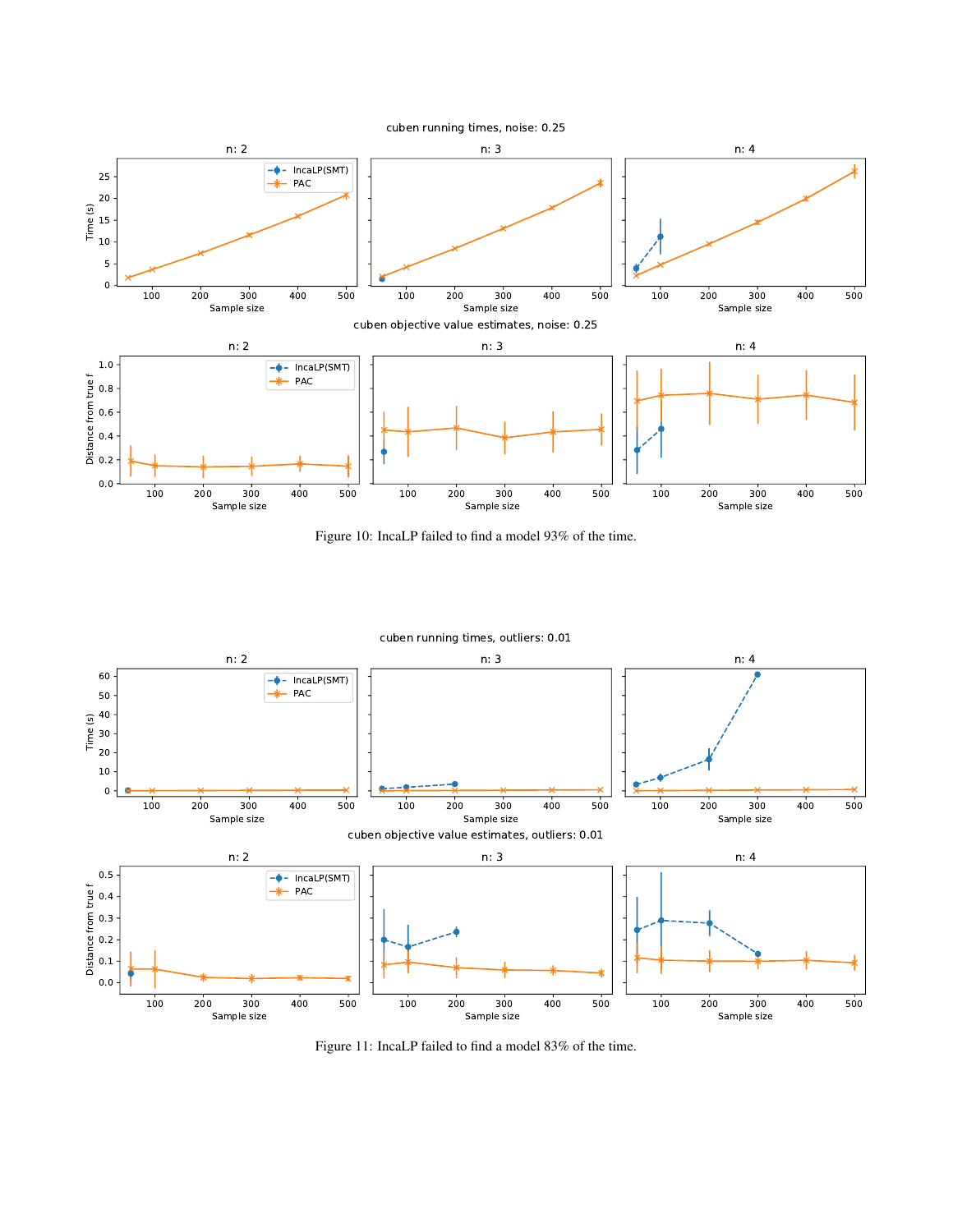

Figure 12: IncaLP always found a model.



Figure 13: IncaLP failed to find a model 25% of the time.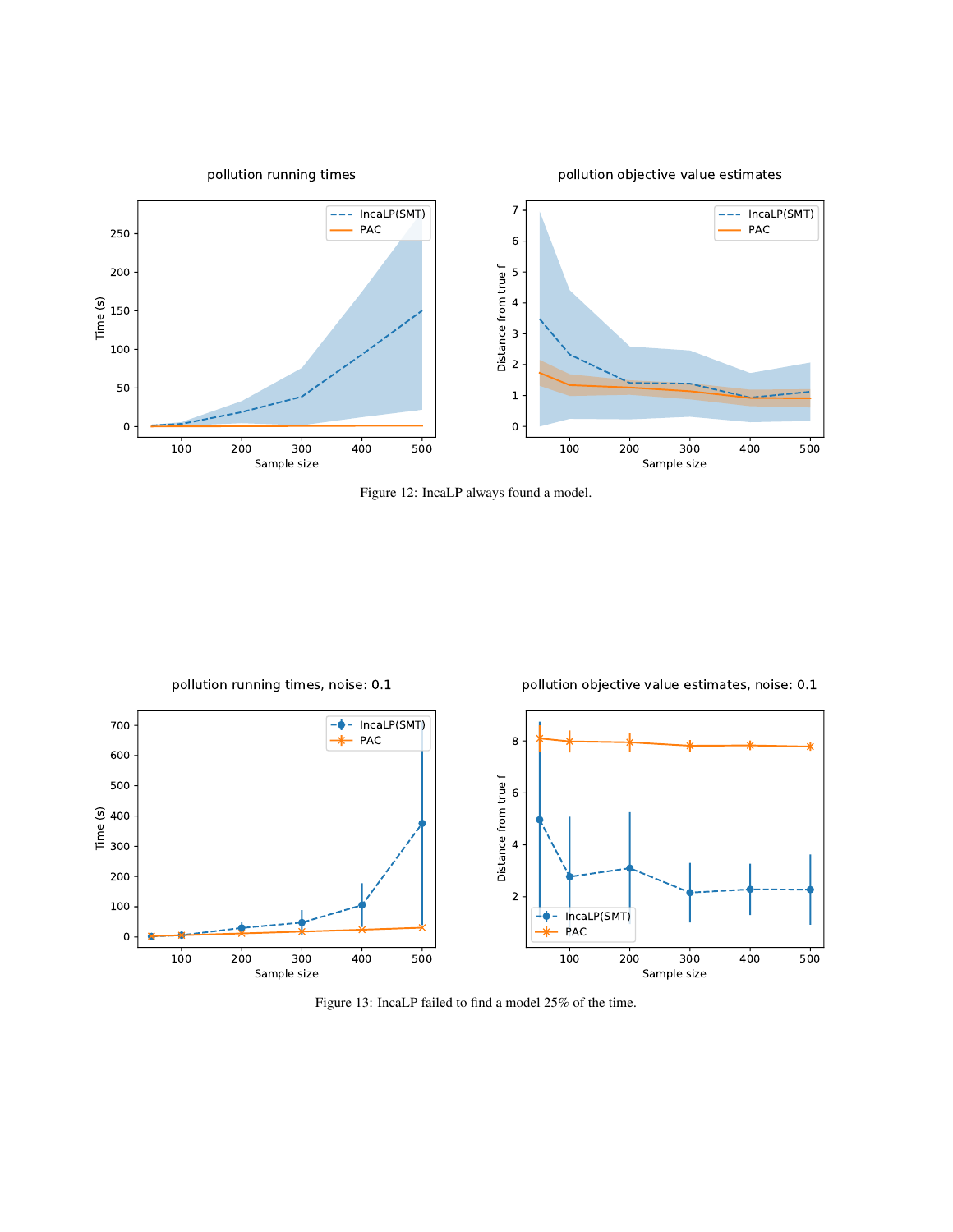

Figure 14: IncaLP failed to find a model 59% of the time.



pollution running times, outliers: 0.01

pollution objective value estimates, outliers: 0.01

Figure 15: IncaLP failed to find a model 68% of the time.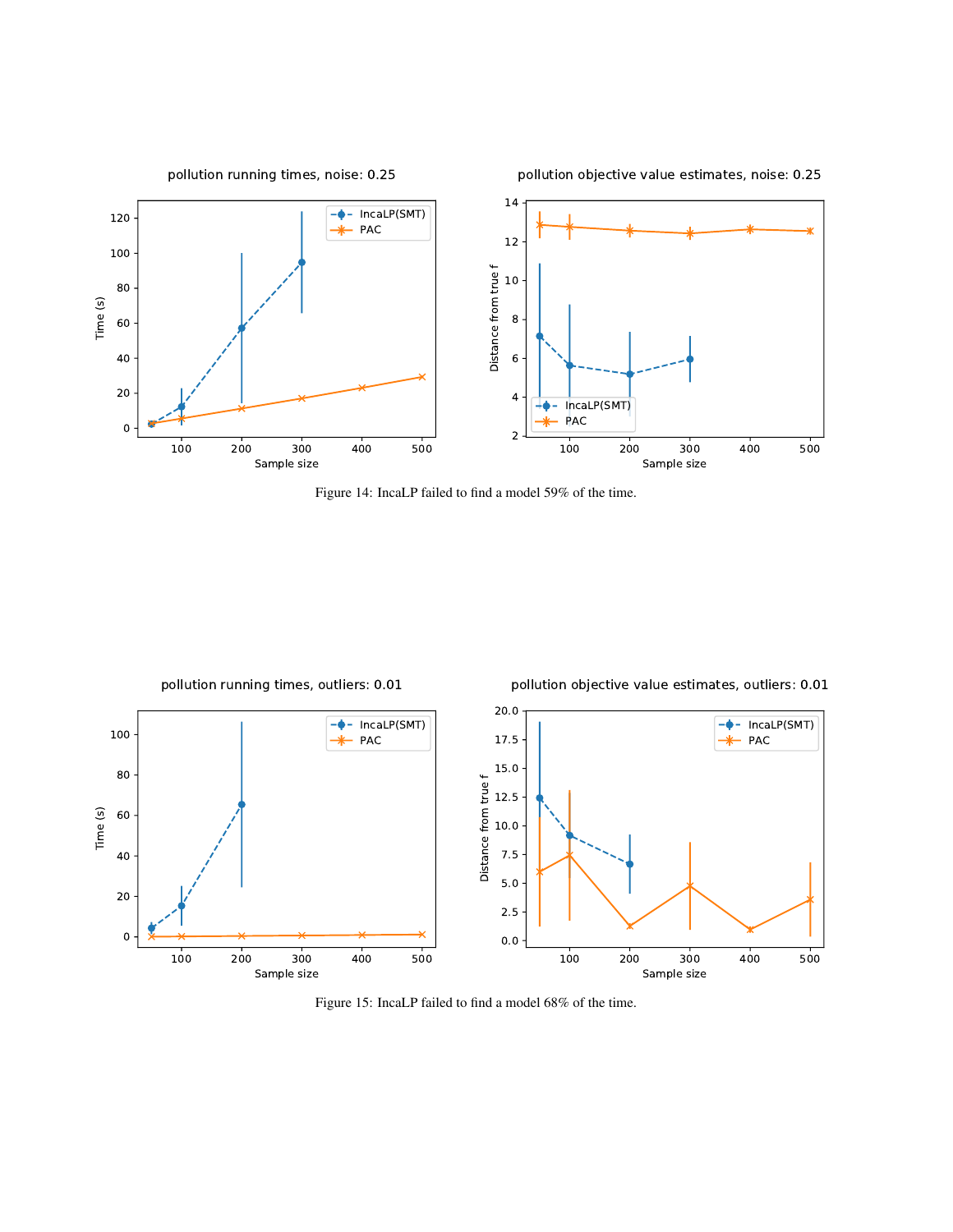

Figure 16: IncaLP failed to find a model 5% of the time.



Figure 17: IncaLP failed to find a model 56% of the time.